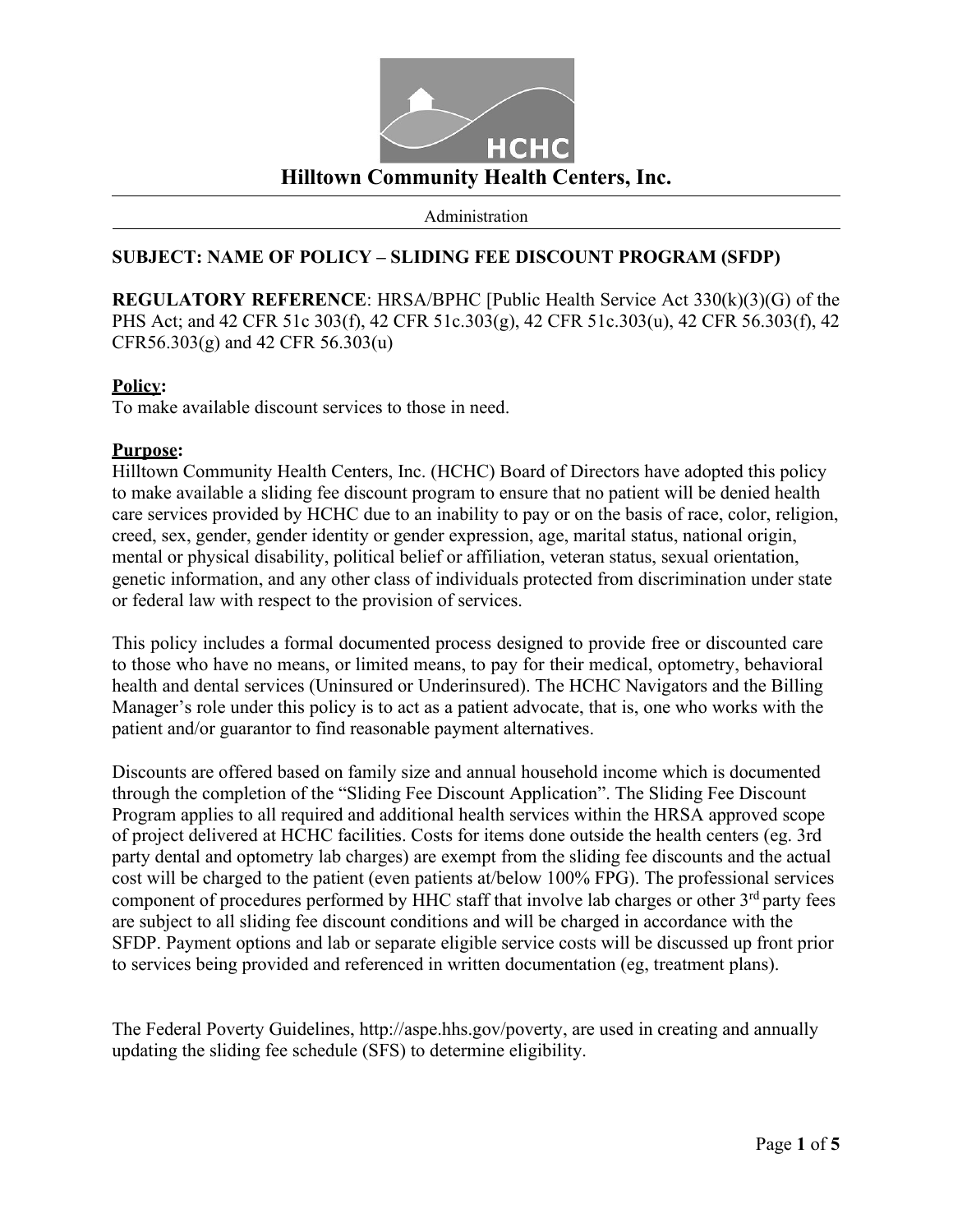**Procedure:** The following guidelines are to be followed in providing the Sliding Fee Discount Program.

- 1. **Notification:** HCHC will notify patients of the Sliding Fee Discount Program by:
	- Notification of Sliding Fee Discount Program in the clinic waiting area.

• Notification of financial assistance on each invoice and collection notice sent out by HCHC.

• An explanation of our Sliding Fee Discount Program and our application form are available on HCHC's website.

- **2. All patients** seeking healthcare services at HCHC are assured that they will be served regardless of ability to pay. **No one is refused service because of lack of financial means to pay.**
- 3. **Request for discount:** Requests for discounted services may be made by patients, family members, social services staff or others who are aware of existing financial hardship. Information and forms can be obtained from the Front Desk, Billing Department and from Navigators.
- 4. **Administration:** The Sliding Fee Discount Program procedure will be administered through the Finance Department / Billing Manager or their designee. Information about the Sliding Fee Discount Program policy and procedure will be provided and assistance offered for completion of the application with Navigators and /or the Billing Manager. Dignity will be respected and confidentiality maintained for all who seek and/or are provided charitable services.
- 5. **Alternative payment sources:** All alternative payment resources must be exhausted, including all third-party payment from insurance(s) and Federal and State programs, including Health Safety Net (HSN).
- 6. **Completion of Application:** The patient/responsible party must complete the Sliding Fee Discount Program application in its entirety. Every effort will be made to collect the required family income information in conjunction with any Mass Health and/or HSN applications. By signing the application, persons authorize HCHC access in confirming income as disclosed on the application form. Providing false information may result in the Sliding Fee Discount Program discounts being revoked and the full balance of the account(s) restored and payable under the HCHC Credit and Collection Policy.
- 7. **Eligibility:** Sliding Fee Discounts will be based on income and family size only. HCHC uses the Census Bureau definitions of each.
	- a. Family is defined as: a group of two people or more (one of whom is the head of household) related by birth, marriage, or adoption and residing together and any person who is claimed as a dependent for Federal tax purposes; all such people

<sup>•</sup> Notification of the Sliding Fee Discount Program will be offered to each patient upon registration as a patient of HCHC.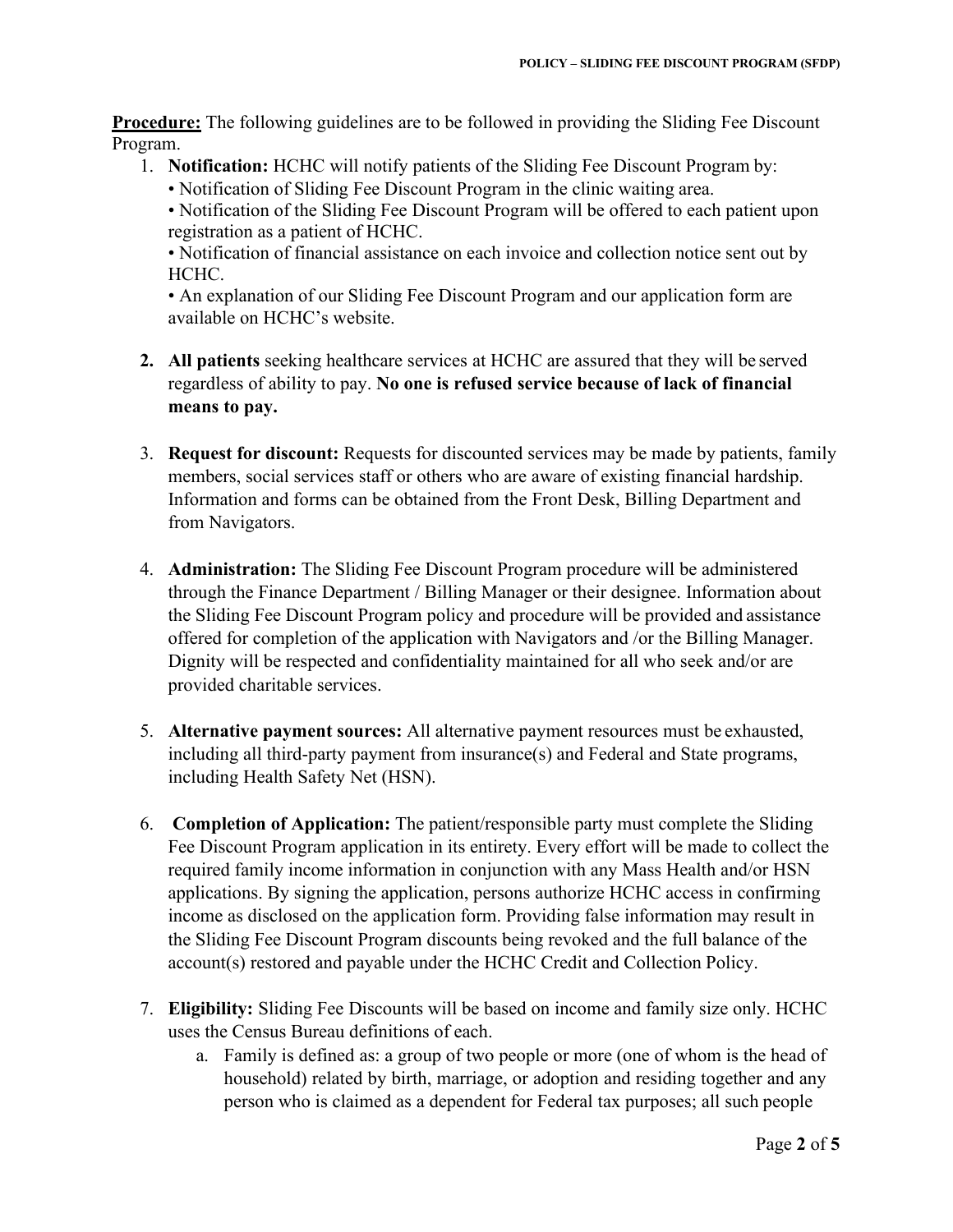(including related subfamily members) are considered as members of one family.

- b. Income includes: earnings, unemployment compensation, workers' compensation, Social Security, veterans' payments, survivor benefits, pension or retirement income, interest, dividends, rents, royalties, income from estates, trusts, educational assistance, alimony, child support, assistance from outside the household, and other miscellaneous sources. Noncash benefits (such as SNAP benefits and housing subsidies) do not count as income.
- c. Income verification: Applicants must provide one of the following: prior year W-2, prior year federal tax return (1040, etc.), two most recent pay stubs, letter from employer, or Form 4506-T (if W-2 not filed). Self-employed individuals will be required to submit detail of the most recent three months of income and expenses for the business and prior year Federal Form 1040 Schedule C. Adequate information must be made available to determine eligibility for the program. Selfdeclaration of Income may only be used in special circumstances. Specific examples include participants who are homeless. Patients who are unable to provide written verification must provide a signed statement of income, and why they are unable to provide independent verification. Self-declared patients will be responsible for 100% of their charges until management determines the appropriate category.
- 8. **Discounts:** Those with incomes at or below 100% of poverty will receive a full 100% discount. Those with incomes above 100% of poverty, but at or below 200% of poverty, will be charged according to the attached sliding fee schedule. The sliding fee discount schedule will be applied to any standard charges or any remaining charges after any insurance payment. The sliding fee schedule will be updated during the first quarter of every calendar year with the latest federal poverty guidelines (FPG), [http://aspe.hhs.gov/poverty.](http://aspe.hhs.gov/poverty)
- 9. **Nominal Fee:** Patients receiving a full discount **will not** be assessed a nominal charge per visit.
- 10. **Waiving or Reducing Charges:** In certain situations, patients may not be able to pay the discount fee, regardless of the patient income levels. Waiving of charges may only be used in special circumstances and must be approved by HCHC's CEO, CFO, or their designee. Examples of such special circumstances may include, but are not limited to, displacement of current housing due to catastrophic events such as fires or water damage, auto/personal injuries, or as a victim of serious crimes. Any waiving or reduction of charges should be documented in the patient's file along with an explanation.
- 11. **Applicant notification:** The Sliding Fee Discount Program determination will be provided to the applicant(s) in writing, and will include the percentage of Sliding Fee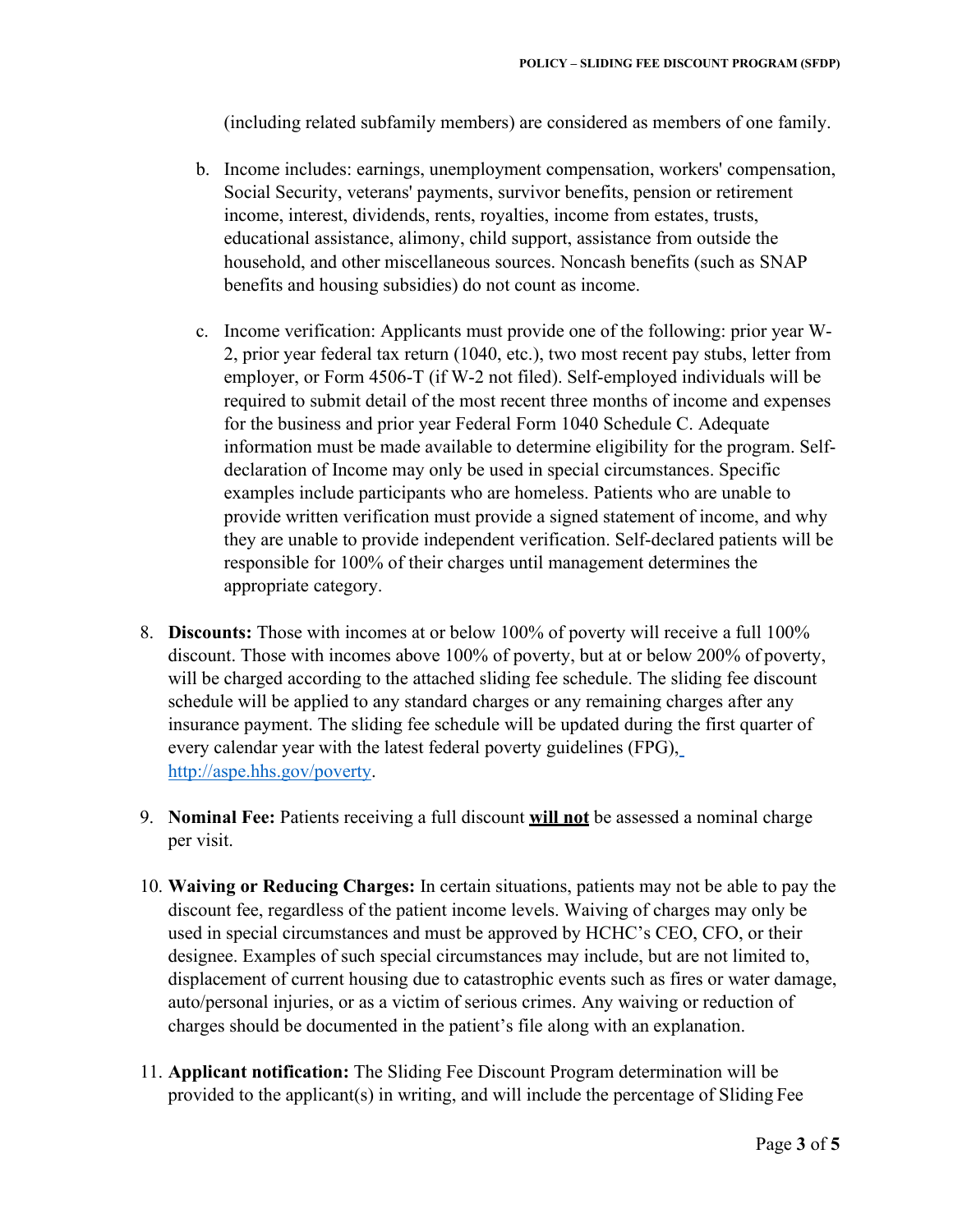Discount Program write off, or, if applicable, the reason for denial. If the application is approved for less than a 100% discount or denied, the patient and/or responsible party must immediately establish payment arrangements with HCHC. Sliding Fee Discount Program applications cover outstanding patient balances for six months prior to application date and any balances incurred within 12 months after the approved date, unless their financial situation changes significantly. The applicant has the option to reapply after the 12 months have expired or anytime there has been a significant change in family income. When the applicant reapplies, the look back period will be the lesser of six months or the expiration of their last Sliding Fee Discount Program application.

- 12. **Refusal to Pay:** If a patient verbally expresses an unwillingness to pay or vacates the premises without paying for services, the patient will be contacted in writing regarding their payment obligations. If the patient is not on the sliding fee schedule, a copy of the sliding fee discount program application will be sent with the notice. If the patient does not make effort to pay or fails to respond within 60 days, this constitutes refusal to pay. At this point in time, HCHC can implement procedures under the HCHC Credit and Collection Policy.
- 13. **Record keeping:** Information related to Sliding Fee Discount Program decisions will be maintained and preserved in a centralized confidential file located in the Billing Department Manager's Office.
- 14. **Policy and procedure review:** Annually, all aspects of the SFDP will be reviewed, including the nominal fee from the perspective of the patient to ensure it does not create a financial barrier to care. The SFDP will be reviewed by the CEO and/or CFO and presented to the Board of Directors for further review and approval. The review process will include a method to obtain feedback from patients. The Sliding Fee Scale will be updated based on the current Federal Poverty Guidelines. Pertinent information comparing amount budgeted and actual community care provided shall serve as a guideline for future budget planning. This will also serve as a discussion base for reviewing possible changes in our policy and procedures and for examining institutional practices which may serve as barriers preventing eligible patients from having access to our community care provisions.
- 15. **Referral contracts:** All HCHC referral contracts must include a clause detailing that HCHC patients receive services on a discounted fee equal to or better than the SFDS criteria of the Health Center Program. If the referral provider offers the services discounted on a SFDS with income at or below 250% FPG, as long as health center patients at or below 200% of the FPG receive a greater discount for these services than if the health center's SFDS were applied to the referral provider's fee schedule, and patients at or below 100% of the FPG receive no charge or only a nominal charge for the services, the referral arrangement is in compliance.